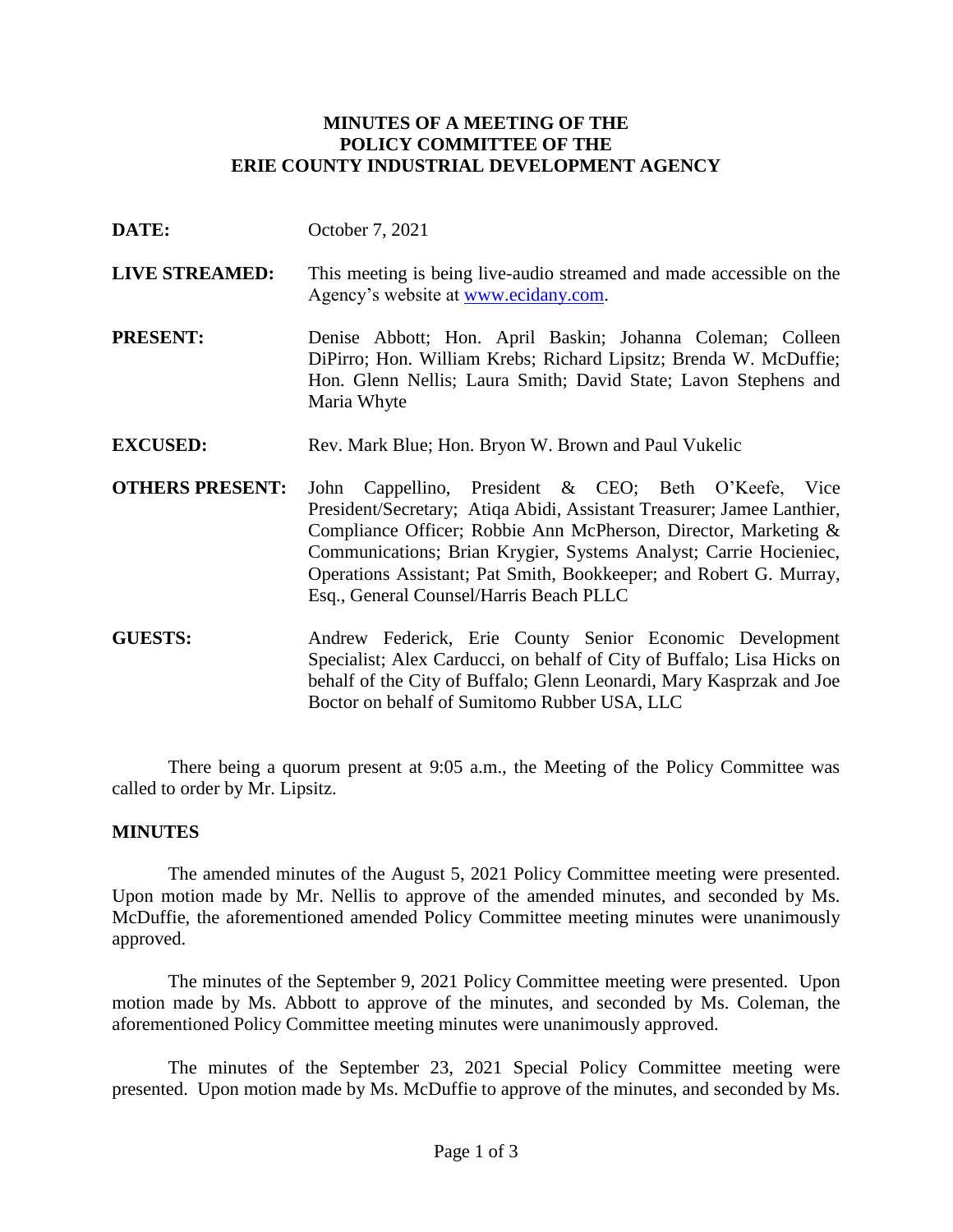Abbott, the aforementioned Special Policy Committee meeting minutes were unanimously approved.

# **PROJECT MATRIX**

Mr. Cappellino reviewed the Agency's Project Matrix. Mr. Lipsitz directed that the report be received and filed.

At this point in time, Ms. Smith joined the meeting.

# **PROJECT PRESENTATIONS**

Sumitomo Rubber USA, LLC, 10 Sheridan Drive, Tonawanda, New York 14150. Ms. O'Keefe presented this proposed sales tax benefits and real property tax benefits project involving the construction of an approximately 60,000+/- square-foot facility to be used for manufacturing purposes and the renovation of an existing 15,200+/- square-foot facility and the acquisition by the Company of certain items of machinery, equipment and other tangible personal property. The Project's cost benefit ratio was presented to and reviewed by the members present and the costs of incentives so applied for, the anticipated new tax revenues to be generated by the Project, as well as the Project's contemplated community benefits were discussed and considered.

Ms. McDuffie spoke in favor of the project. Mr. Lipsitz also spoke in favor of the project.

General discussion ensued.

Ms. O'Keefe stated that in exchange for providing the sales and use tax benefits and real property tax benefits, the approval of this project will be conditioned upon adherence to certain material terms and conditions with respect to the potential modification, termination and/or recapture of Financial Assistance for failure to meet and maintain the commitments and thresholds as described below, submit, on an annual basis or as otherwise indicated below through the termination of the PILOT Agreement, a certification, as so required by the Agency, confirming:

| Condition               | Term                       | <b>Recapture Provision</b>                     |
|-------------------------|----------------------------|------------------------------------------------|
|                         |                            | Investment amount equal to or greater than 85% |
|                         |                            | of project amount.                             |
|                         |                            | Total Project Amount = $$126,000,000$          |
| <b>Total Investment</b> | At project completion      | $85\% = $107,100,000$                          |
|                         | Coincides with 10-year     | Maintain Base = $1,399$                        |
| Employment              | <b>PILOT</b>               | Recapture Employment = $1,399$                 |
|                         |                            | Adherence to policy including quarterly        |
| Local Labor             | <b>Construction Period</b> | reporting                                      |

## **Draft Recapture Material Terms**